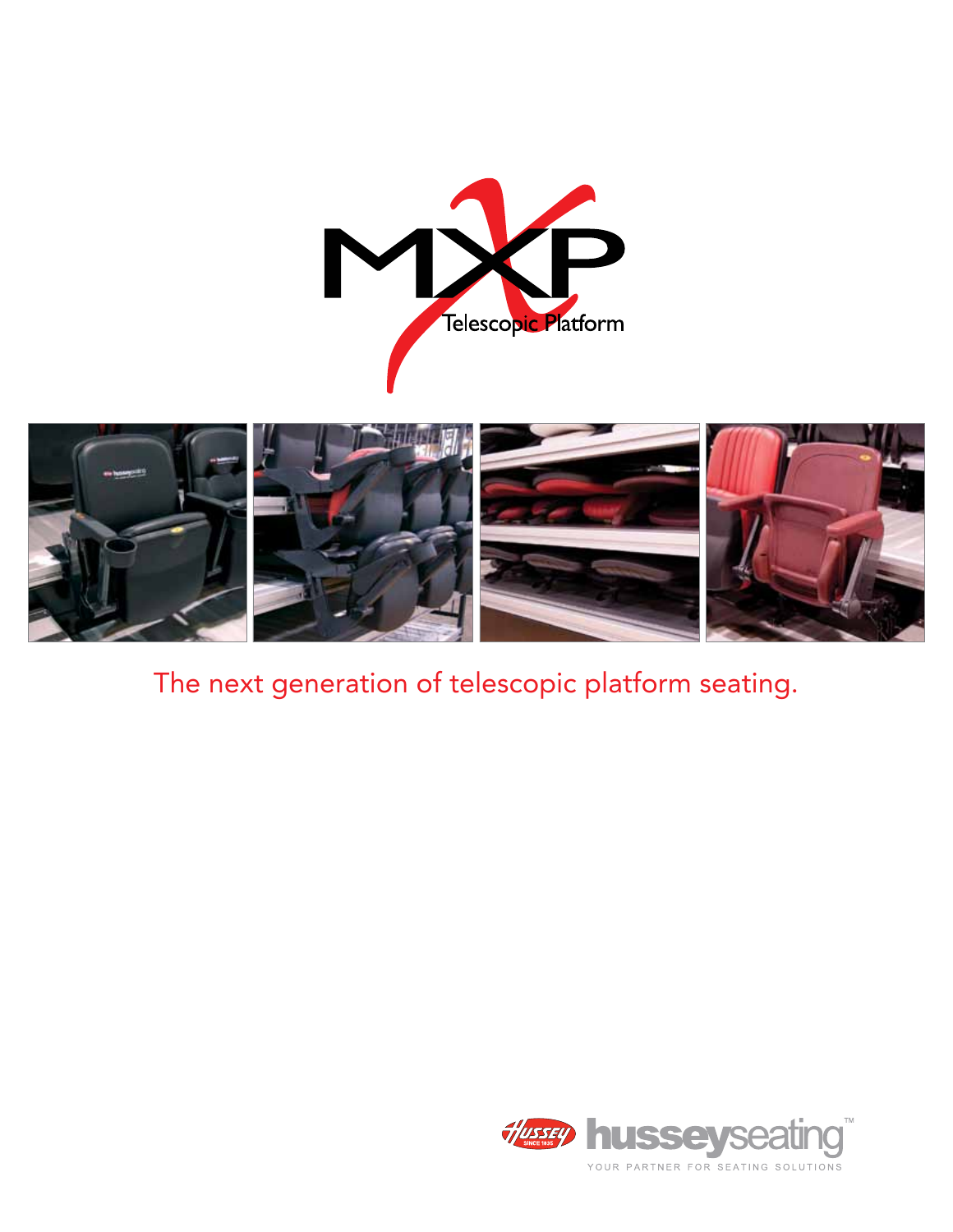# Introducing MXP, the next generation of telescopic platform seating.

Expertly engineered to safely optimize your facility's operations while providing impressive style and spectator seating comfort, you'll wonder how you ever got along without it.

Hussey gives you the industry's best warranty, factory-trained and certified installation team, factory-backed maintenance, repair and renovation for the actual life of the product. Put all the expertise of your Hussey dealer and all the resources of Hussey Seating™ to work for you.



## Flexibility, Safety, Performance & Reliability

The understructure of any telescopic platform is the backbone of the system, and MXP's understructure is engineered to provide maximum flexibility, safety, performance and reliability. Created with hightensile steel and formed components, MXP achieves an ideal strength to weight ratio that maximizes the systems performance while minimizing wear and tear on the system and your facility.

When it comes to your facility's seating configuration, we know you want the freedom to create just the right blend of customer comfort

and seating capacity. With MXP, the choices are all yours. Utilizing Hussey's proven vertical frame design, MXP accommodates rises from 4"– 24" (102 – 610mm), row spacing from 32"– 36" (813 – 914mm) in 1" (25mm) increments, and tapered sections up to 22 1/2 degrees, providing maximum seating configuration flexibility.

And you can rest easy knowing that whatever configuration you choose, MXP's design and Hussey's commitment to quality deliver the safest telescopic platform in the industry.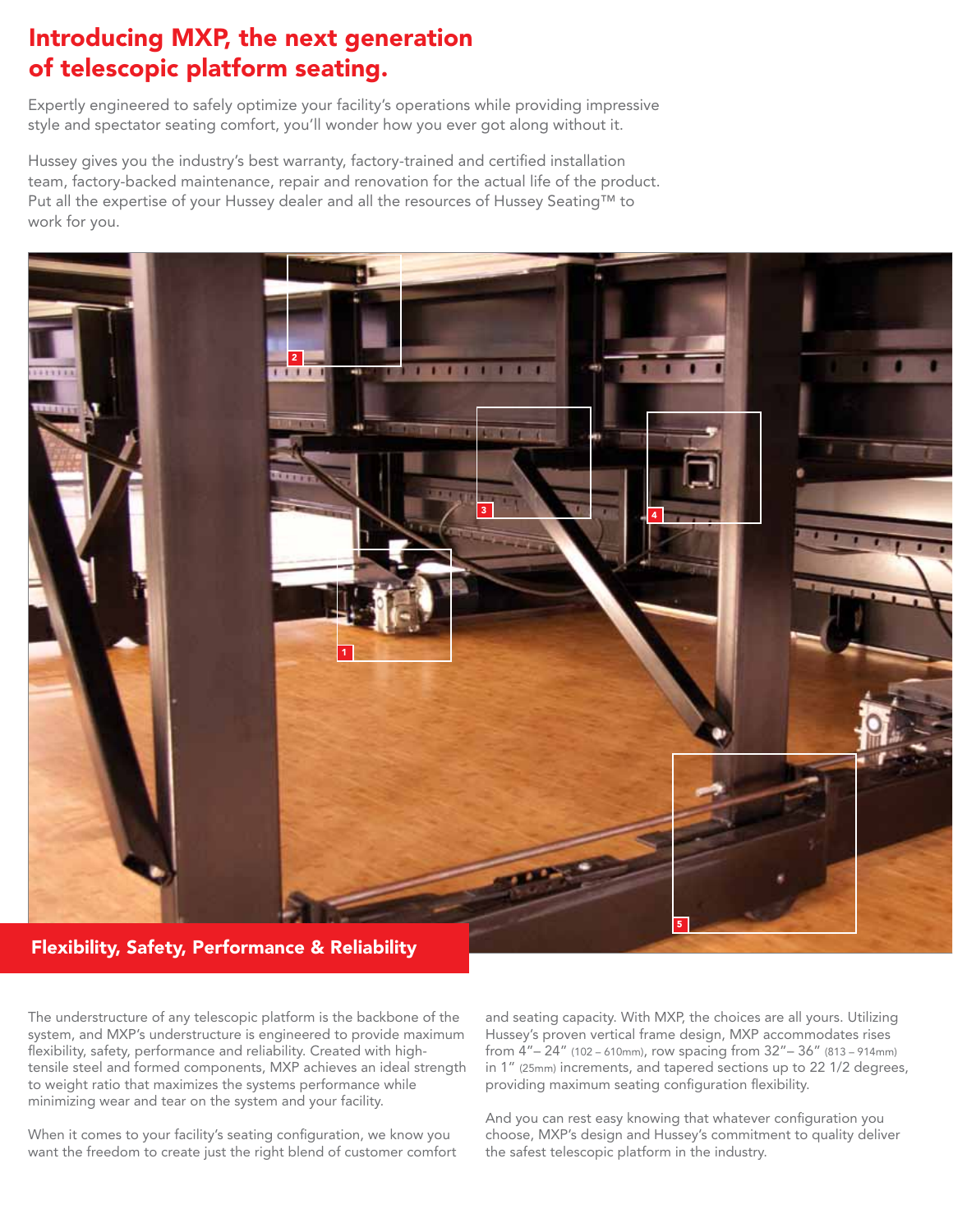











#### Soft-Start Steerable Power

The revolutionary soft-start steerable power system is the most efficient system in the industry, utilizing your existing power source so it's easy on your facility's budget, and even easier to operate. Plus, the controlled start prevents unnecessary wear and tear on the system or your facility.

MXP's unique motor control system allows a single operator to steer the section as it opens and closes to fine-tune its final position. Get a perfect alignment the first time, every time.

### Fully Captive Interlocks

Providing the ultimate in safety and performance, fully captive upper and lower interlocks ensure the frames can never separate. Plus, the upper interlocks provide a stable, locked deck when loaded so your audience will feel as safe and stable on the 30th row as on the first.

#### Tubular Knee Bracing

Designed to withstand heavy use and heavy loads, the tubular knee braces provide a safe, rigid walking surface.

#### Adjustable Cantilevers

Creating an exceptionally quiet deck and better overall operational performance, the adjustable cantilevers adjust to eliminate friction points during open/close.

#### Lower Captive Interlocks

The lower interlock design nests completely, permitting a zero-offset between tiers that minimizes the closed footprint of the system. Pre-tension guide rods cannot be bent or disengaged resulting in smooth, reliable operation every time.